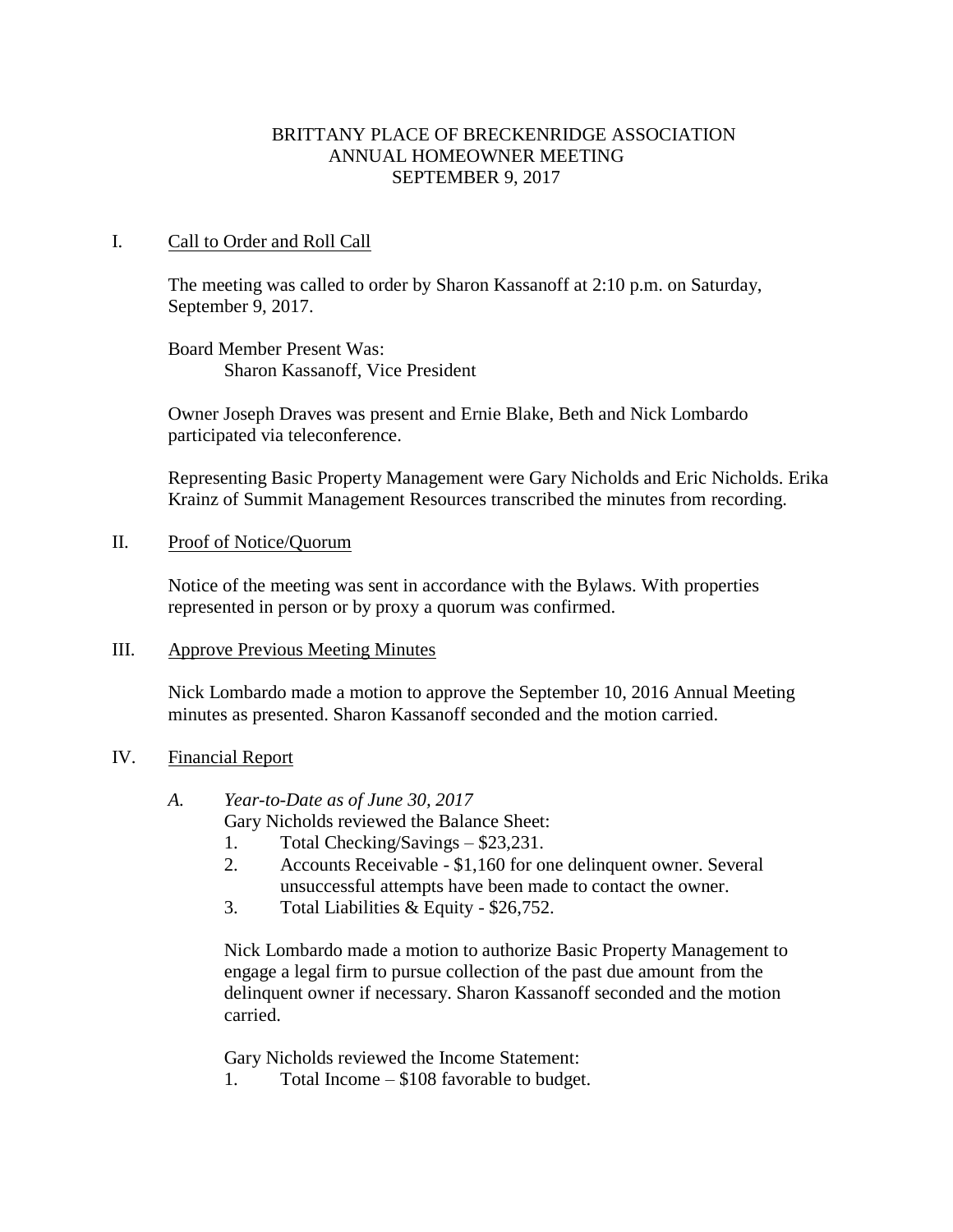- 2. Total Expenses \$913 favorable to budget. Insurance was \$627 unfavorable to budget and Snow Removal was \$196 unfavorable to budget.
- 3. Net Income \$1,531, which was \$806 unfavorable to budget.

Joseph Draves said there was a charge of approximately \$500 listed on an email he received that appeared to be for an anchoring system for roof snow removal. It did not appear on the transaction detail report in the meeting packet. Gary Nicholds will research this item.

Joseph asked why there was so much fluctuation of the landscaping expenses from year to year. Gary Nicholds said it may have been due to irrigation system repairs. He will request an explanation from Greenscapes.

Sharon Kassanoff made a motion to accept the Financial Report as presented. Nick Lombardo seconded and the motion carried.

## V. Management Report

Gary Nicholds reported that it had been a good year for the Association. There continue to be problems with unauthorized use of the dumpster, especially with abandoned furniture. The heavy snowfall last winter was a management challenge.

Joseph Draves questioned the \$2,000 charge for the loader and dump truck to remove snow accumulation. He said he was living at the property full time and never saw that type of equipment. He suggested requiring someone to sign off when this type of service is provided to confirm it has occurred. Gary Nicholds will follow up with the contractor on this issue.

## VI. Old Business

Sharon Kassanoff said unauthorized parking is still an issue. She has put stickers on unidentified cars and they have been moved. Gary Nicholds said he could assist with towing vehicles that are stickered but not moved.

#### VII. New Business

#### *A. Landscaping*

Joseph Draves said all the Aspen trees on the property are infested with aphids. He suggested spraying them in the spring. Eric Nicholds will obtain a bid. Joseph will provide the contact information for the contractor he used in the past.

#### *B. Snow Removal*

Sharon Kassanoff commented that the sidewalk shoveling was better this year.